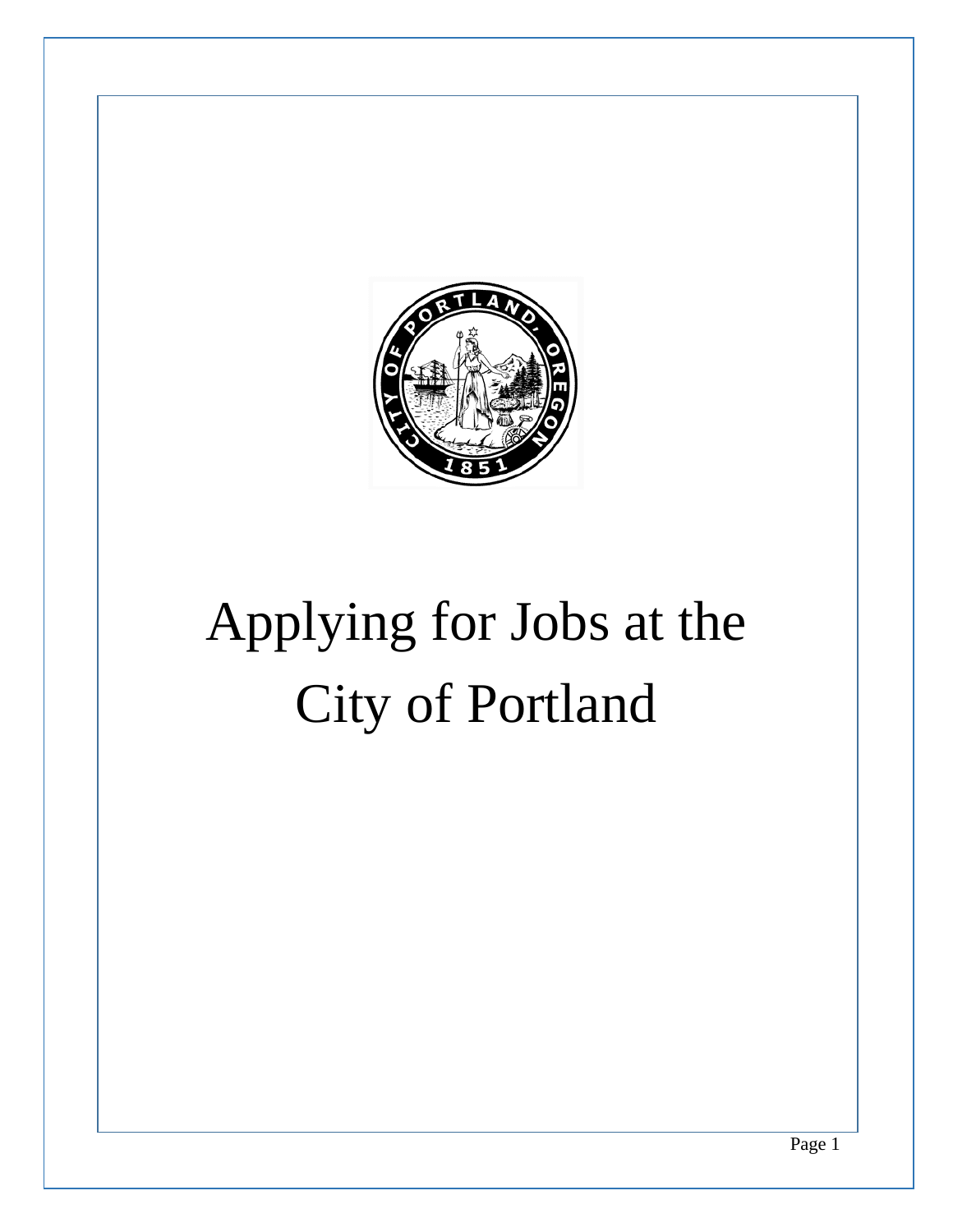# Table of Contents

|                  | Page 3    |
|------------------|-----------|
|                  | Page 9    |
|                  |           |
|                  | Page $15$ |
|                  |           |
|                  |           |
|                  | Page 21   |
|                  | Page $21$ |
| Quick Links      | Page $22$ |
| Who do you call? | Page 23   |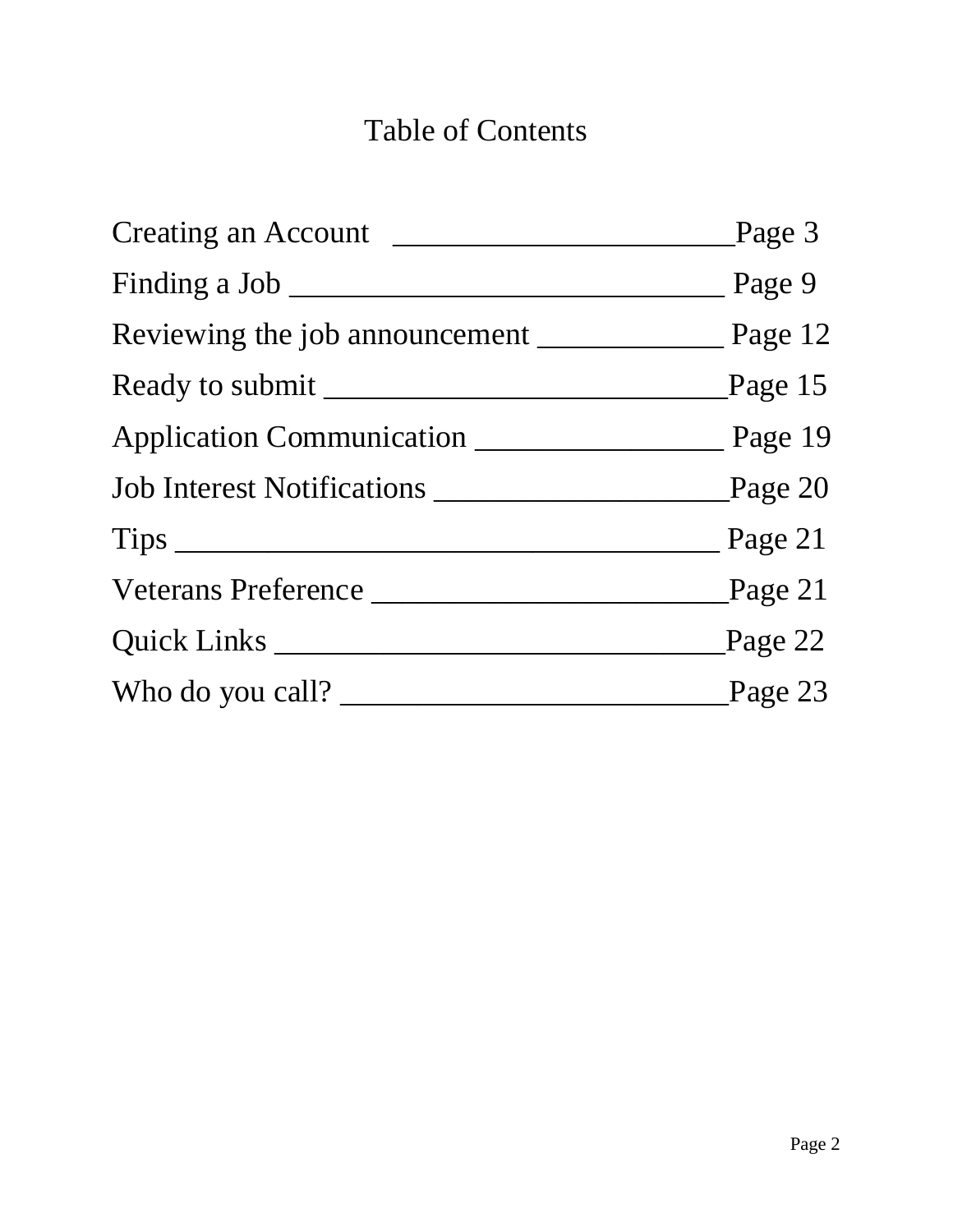# Creating an Account

<span id="page-2-0"></span>The first step in your search for a career at the City of Portland is creating an account. This will allow you to apply for jobs and submit your application materials online. The city no longer accepts paper applications so this is a necessary steps in applying for a position at the city.

Below are detailed steps in creating your account.

Step 1: Visit the City of Portland's Employment Center at <http://www.portlandoregon.gov/bhr/54930>

Step 2: Select Create Applicant Account

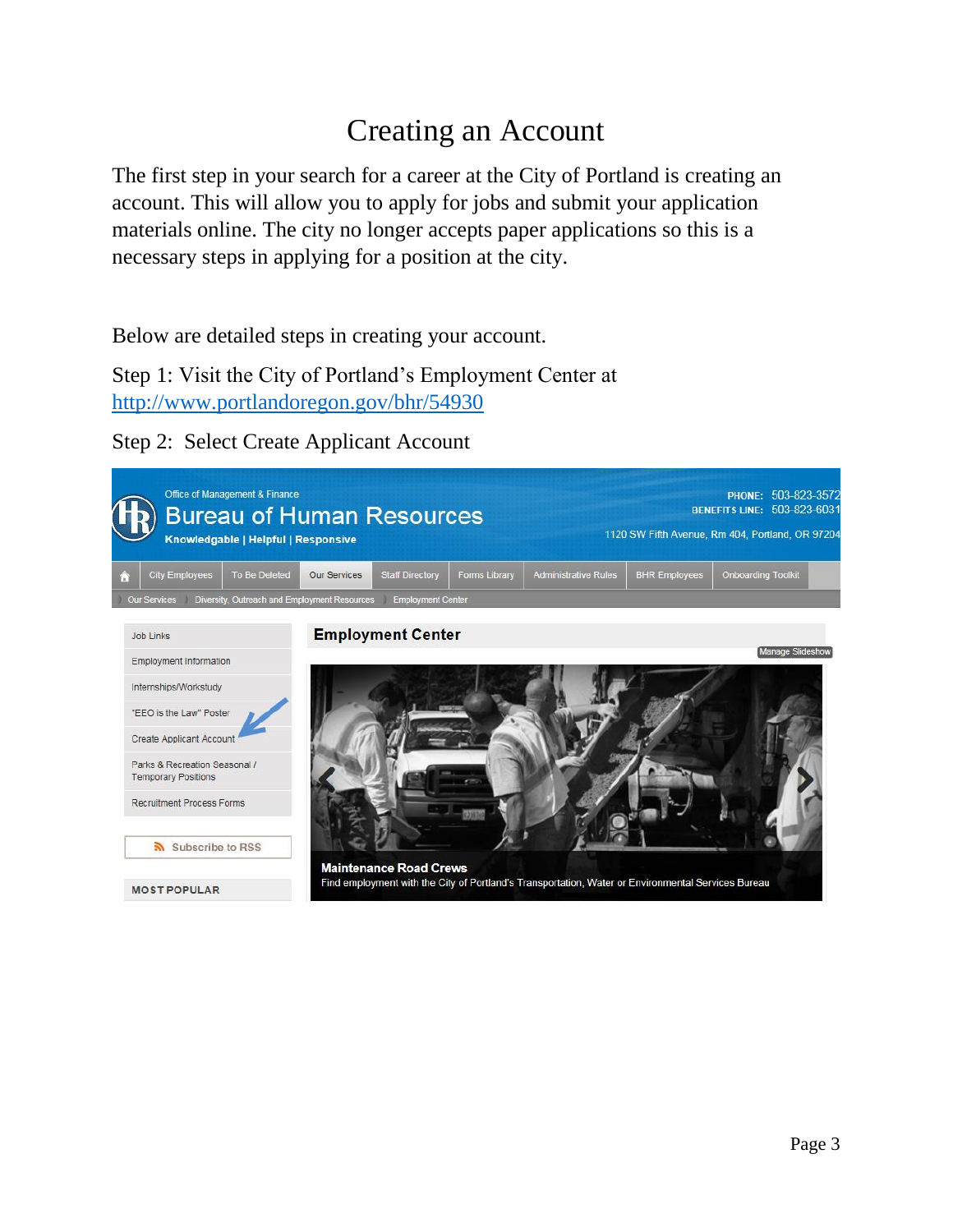Step 3: The Job Search page will appear, select Create an Account to begin creating your applicant account. Note: If you have an existing account, enter your username and password to Sign In.

|           |                      | Sign in to apply                |                     | Create an account                |               |
|-----------|----------------------|---------------------------------|---------------------|----------------------------------|---------------|
|           |                      | *Username or Email              |                     |                                  |               |
|           |                      | *Password                       |                     |                                  |               |
|           |                      |                                 | Sign In             |                                  |               |
|           |                      |                                 |                     | Forgot Username   Reset Password |               |
|           |                      |                                 | - or sign in with - |                                  |               |
|           |                      | $\mathbf{in}$                   | LinkedIn<br>f       | Facebook                         |               |
| $\bullet$ |                      | Enter a valid email address and |                     |                                  |               |
|           | create a username    |                                 |                     | Create a new account             | Sign In       |
|           |                      |                                 |                     | *Email                           | $\circled{f}$ |
|           | Create a new account |                                 | Sign In             | *Username                        |               |
|           | JoeSmith@gmail.com   |                                 | К                   | *Password                        |               |
|           | <b>JSmith</b>        |                                 | K                   |                                  |               |
|           |                      |                                 |                     | Create                           |               |
|           |                      |                                 |                     | — or create with -               |               |
|           |                      |                                 |                     |                                  |               |

in LinkedIn

Facebook

Ŧ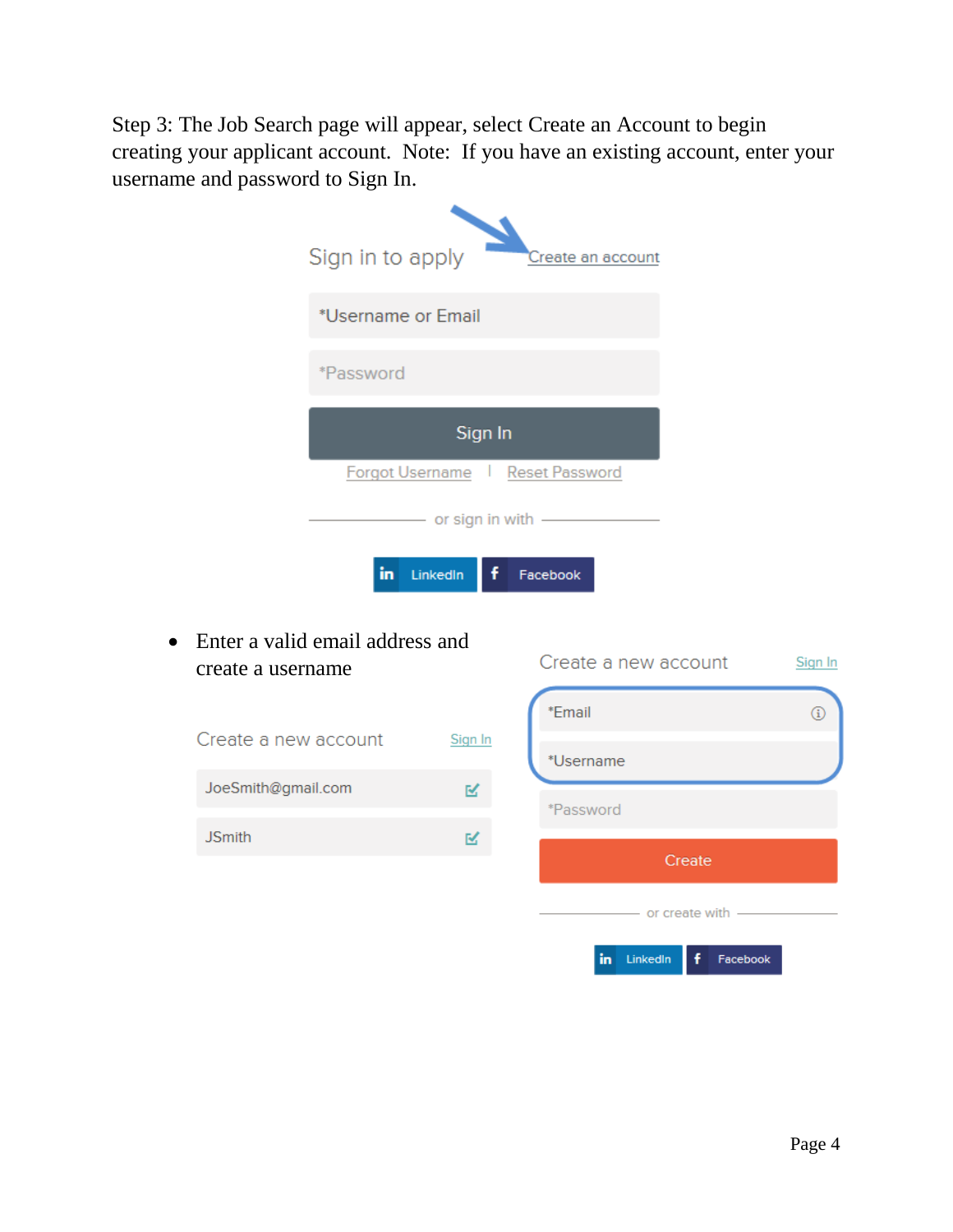- Create a strong password
	- Letters
	- Numbers
	- Capitals
	- Symbols



 Confirm password by entering your unique password again. Select Create



You have created your Applicant Account. **TIP**: Write your login information somewhere you will not lose it!

The next step will be to enter some basic contact information. The city will use this information during the application process when you apply for a City Of Portland jobs.

Step 4: The Applications dashboard will open, your profile information will appear at the top right. Select your email address

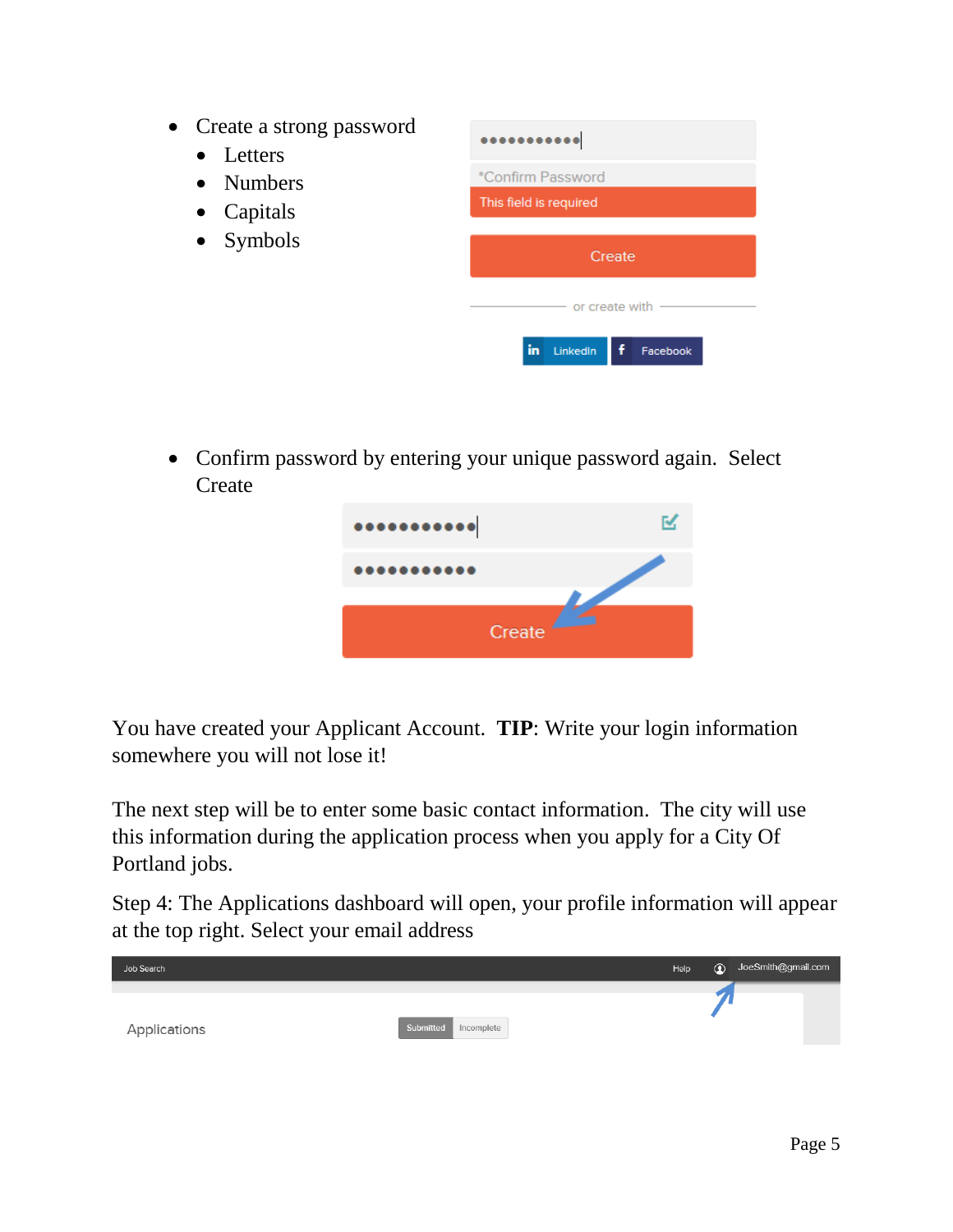

 In the Contact Info screen you will see all information fields are blank, select Edit to add your information.

| Contact Info    | <b>Contact Info</b>                                                                                                                |
|-----------------|------------------------------------------------------------------------------------------------------------------------------------|
| Change Password | All fields are required unless they are marked (Optional)                                                                          |
|                 | Please fix the errors in the following section.                                                                                    |
|                 | Edit A<br><b>Name</b><br><b>Address</b><br>Phone<br><b>Email</b><br>Joe.Smith@gmail.com<br><b>Notification Preference</b><br>Email |

Note: Required fields are indicated by color and text. Be sure to enter all required fields. This will allow the city to contact you regarding employment.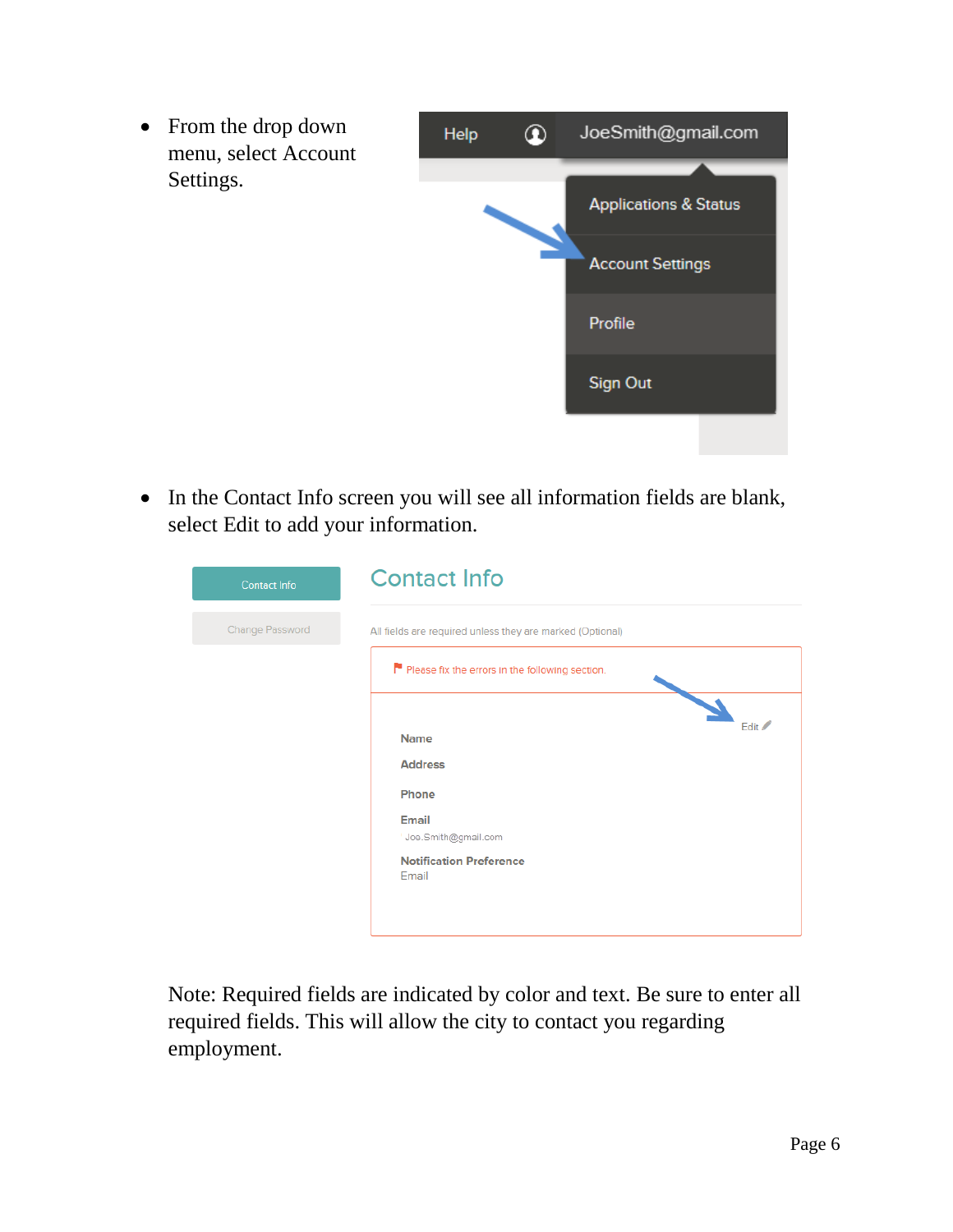| Contact Info    | <b>Contact Info</b>                                       |           |               |  |
|-----------------|-----------------------------------------------------------|-----------|---------------|--|
| Change Password | All fields are required unless they are marked (Optional) |           |               |  |
|                 | Name                                                      |           |               |  |
|                 | First<br>Joe                                              | M (Opt.)  | Last<br>Smith |  |
|                 |                                                           |           |               |  |
|                 | Address<br>Address Line 1                                 |           |               |  |
|                 | 1234 Anywhere Lane<br>Address Line 2 (Optional)           |           |               |  |
|                 |                                                           |           |               |  |
|                 | City<br>Portland                                          |           |               |  |
|                 | State<br>Oregon                                           |           |               |  |
|                 | Zip Code                                                  | Country   |               |  |
|                 | 97204                                                     | <b>US</b> |               |  |

Enter your Primary phone number and Email Address. The information you provide here is very important as it will be the way the city will contact you regarding your application. Note: your email address needs to entered exactly as it appears in your profile. JoeSmith@qmail.com

| . .<br>ັ<br>$\mathbf{r}$ |               |
|--------------------------|---------------|
|                          |               |
| <b>Phone</b>             |               |
| Primary (Optional)       | Primary Ext   |
| 555-555-5555             |               |
| Alternate (Optional)     | Alternate Ext |
|                          |               |
| <b>Email Address</b>     |               |
| JoeSmith@gmail.com       | ×             |
|                          |               |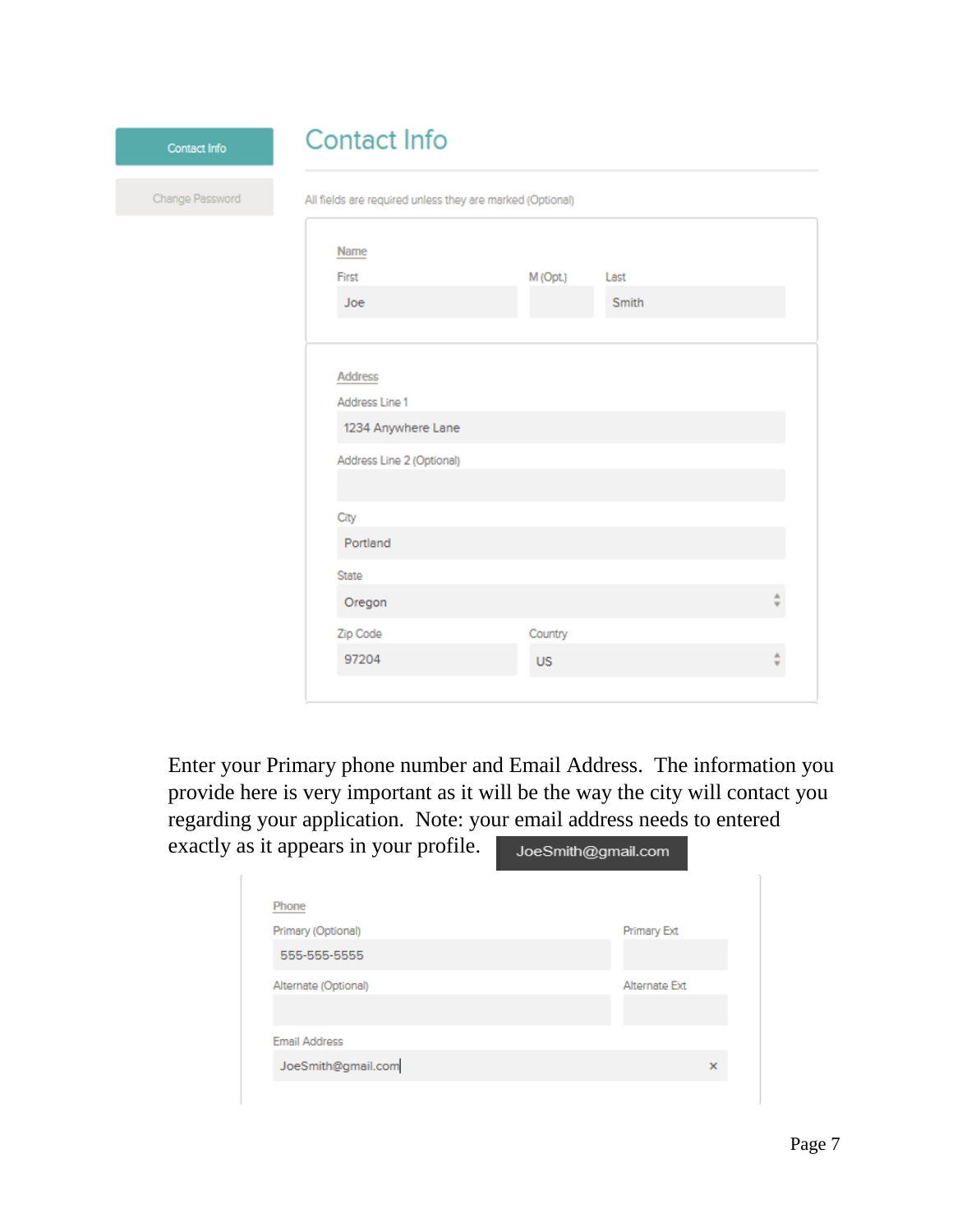Indicate your preferred contact method as Email. Any city notifications regarding application status will be done via email.

Select Save to complete this step.



The Contact Info screen will reflect your entries. Verify the information is accurate, make edits if necessary.

| Contact Info                                                                 | <b>Contact Info</b>                                                                                                                                                                       |        |  |
|------------------------------------------------------------------------------|-------------------------------------------------------------------------------------------------------------------------------------------------------------------------------------------|--------|--|
| Change Password<br>All fields are required unless they are marked (Optional) |                                                                                                                                                                                           |        |  |
|                                                                              | Name<br>Joe Smith<br><b>Address</b><br>1234 Anywhere Lane<br>Portland, Oregon<br>97204<br>Phone<br>555-555-5555<br>Email<br>JoeSmith@gmail.com<br><b>Notification Preference</b><br>Email | Edit / |  |

You have now created your account and entered basic required information

The next step is finding a job.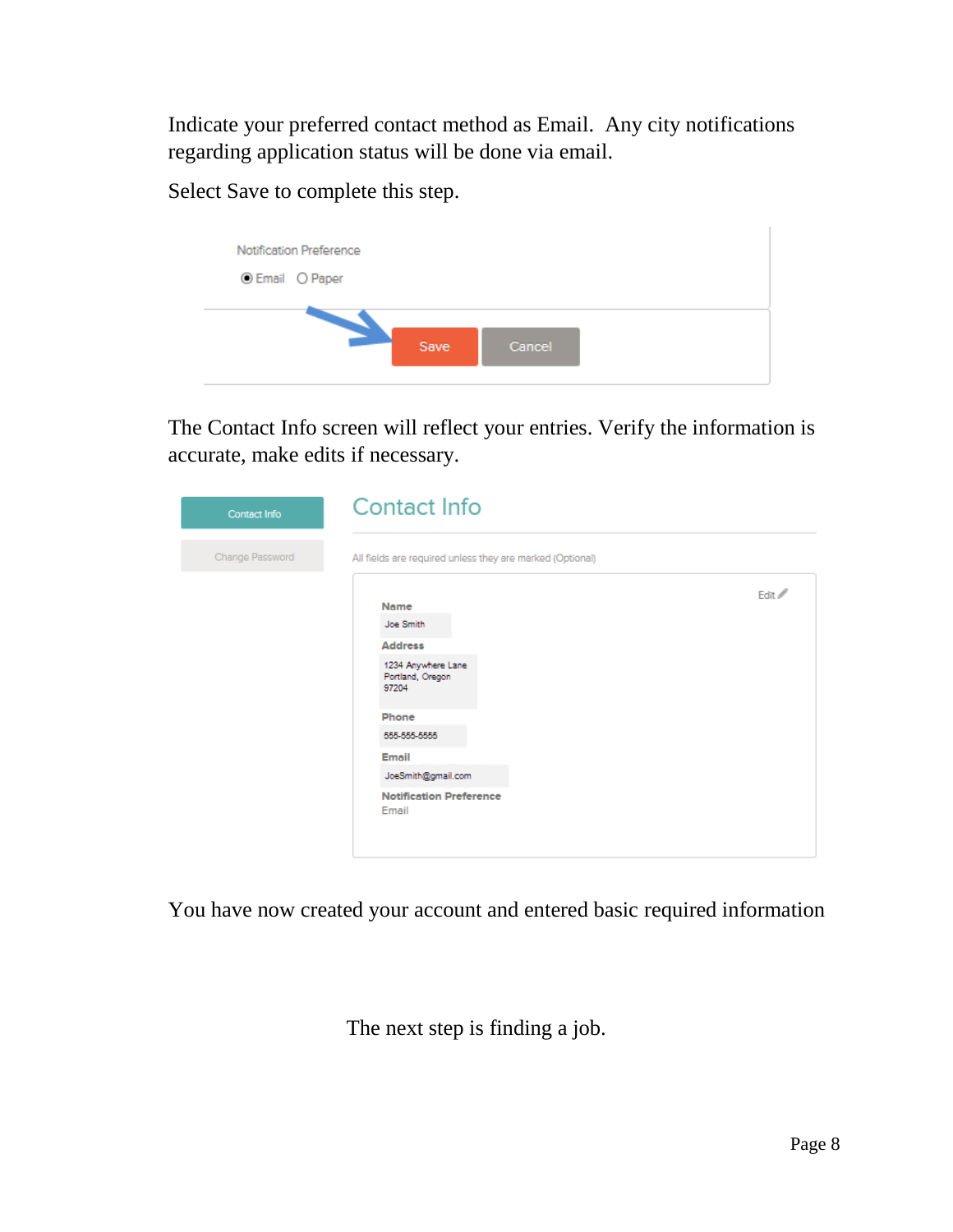# Finding a Job

Now you are ready to find a job.

Step 1: Return to the City of Portland's Employment Center at <http://www.portlandoregon.gov/bhr/54930>

Step 2: When your browser loads select Job Links on the left side of the screen

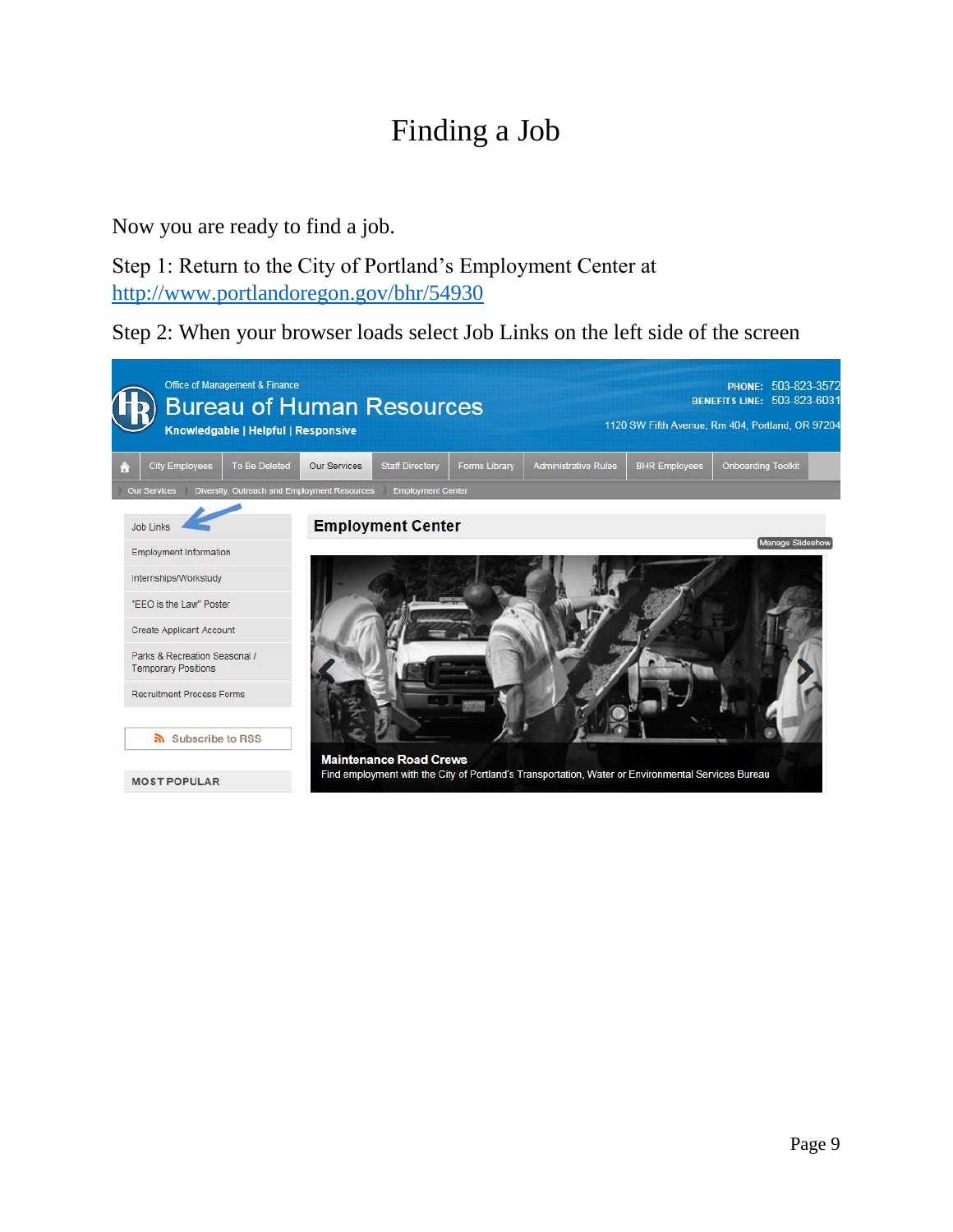Step 4: When the Job Links page opens select Job Opportunities



### Step 5: At this point you have now left the City of Portland webpage

| Wednesday, October 28, 2015                                                                                                                                                                                                                                          |                                                  |                                                    | <b>NEOGOV</b>                                     |  |
|----------------------------------------------------------------------------------------------------------------------------------------------------------------------------------------------------------------------------------------------------------------------|--------------------------------------------------|----------------------------------------------------|---------------------------------------------------|--|
| <b>Welcome to City of Portland's Application Process.</b>                                                                                                                                                                                                            |                                                  |                                                    |                                                   |  |
| If this is the first time you are using the NEOGOV system, please visit our Employment Center for instructions on creating your account.                                                                                                                             |                                                  |                                                    |                                                   |  |
| Once your account has been established, simply click on the job title you are interested in, then click on the "Apply" link. Build your application by clicking on the "Build Job Application" link and following those                                              |                                                  |                                                    |                                                   |  |
| instructions. If you experience problems please call NEOGOV's customer service number 1-855-524-5627.                                                                                                                                                                |                                                  |                                                    |                                                   |  |
| Applications will not be accepted after 4:30 PM on the closing date.                                                                                                                                                                                                 |                                                  |                                                    |                                                   |  |
| Search Criteria                                                                                                                                                                                                                                                      |                                                  |                                                    |                                                   |  |
| All Categories are automatically selected. To change the results, deselect and reselect the categories by using the Clear All/Select All buttons or by clicking on the check boxes. To reset the search criteria, click<br>'Clear Search' at the bottom of this box. |                                                  |                                                    |                                                   |  |
| <b>Select Category</b>                                                                                                                                                                                                                                               |                                                  |                                                    | <b>Select All Categories Clear All Categories</b> |  |
| 911 Telecommunications (1)                                                                                                                                                                                                                                           | $\blacktriangleright$ Accounting and Finance (1) | $\triangleleft$ Administration (1)                 |                                                   |  |
| $\triangledown$ Business (1)                                                                                                                                                                                                                                         | Code Enforcement (2)                             | $\triangle$ Communications (2)                     |                                                   |  |
| Construction Maintenance (1)                                                                                                                                                                                                                                         | $\triangledown$ Criminology (1)                  | $\blacksquare$ Emergency Management (2)            |                                                   |  |
| Environmental Services (1)                                                                                                                                                                                                                                           | Executive Management (1)                         | $\blacksquare$ Forestry (1)                        |                                                   |  |
| Grounds & Landscaping (1)                                                                                                                                                                                                                                            | $\blacktriangleright$ Housing (1)                | IT and Computers (1)                               |                                                   |  |
| $\blacktriangleright$ Maintenance (1)                                                                                                                                                                                                                                | $\blacksquare$ Management (3)                    | Natural Resources (1)                              |                                                   |  |
| Office and Administrative Support (1)                                                                                                                                                                                                                                | $\triangledown$ Parks (1)                        | $\blacktriangleright$ Parks and Recreation (2)     |                                                   |  |
| $\triangledown$ Program Management (3)                                                                                                                                                                                                                               | $\blacktriangleright$ Project Management (3)     | $\blacktriangleright$ Transportation (2)           |                                                   |  |
| $\blacksquare$ Urban Forestry (1)                                                                                                                                                                                                                                    | $\triangledown$ Utilities (1)                    |                                                    |                                                   |  |
|                                                                                                                                                                                                                                                                      |                                                  |                                                    |                                                   |  |
| <b>Search</b><br>Enter keywords (optional):                                                                                                                                                                                                                          |                                                  |                                                    |                                                   |  |
|                                                                                                                                                                                                                                                                      | <b>Explain this</b>                              |                                                    |                                                   |  |
| Go) or Clear Search                                                                                                                                                                                                                                                  |                                                  |                                                    |                                                   |  |
|                                                                                                                                                                                                                                                                      |                                                  |                                                    |                                                   |  |
| 邑<br>Print this page                                                                                                                                                                                                                                                 |                                                  |                                                    |                                                   |  |
|                                                                                                                                                                                                                                                                      |                                                  |                                                    |                                                   |  |
| 12 records found.                                                                                                                                                                                                                                                    |                                                  |                                                    |                                                   |  |
| Page # $ 1$<br>of $1$ go                                                                                                                                                                                                                                             |                                                  |                                                    |                                                   |  |
|                                                                                                                                                                                                                                                                      |                                                  |                                                    |                                                   |  |
| <b>Position</b> $\Box$<br>Assistant Hydro Power Project Manager                                                                                                                                                                                                      | Emp. Type $\blacksquare$<br><b>Full Time</b>     | Salary <b>N</b><br>\$6,066.00 - \$8,115.00 Monthly | Closing Date <b>E</b><br>11/02/15                 |  |
| <b>NEW!</b> Capital Project Manager III                                                                                                                                                                                                                              | <b>Full Time</b>                                 | \$6.357.00 - \$8.545.00 Monthly                    | 11/16/15                                          |  |
| <b>NEW!</b> Debt Manager                                                                                                                                                                                                                                             | Executive                                        | \$8,496.00 - \$11,866.00 Monthly                   | 11/13/15                                          |  |
| Electrician / Instrument Technician                                                                                                                                                                                                                                  | <b>Full Time</b>                                 | \$34.86 - \$37.62 Hourly                           | 10/30/15                                          |  |
| <b>NEW!</b> Emergency Communications Supervisor                                                                                                                                                                                                                      | <b>Full Time</b>                                 | \$5,773.00 - \$7,708.00 Monthly                    | 11/09/15                                          |  |
| <b>Environmental Investigations Manager</b>                                                                                                                                                                                                                          | <b>Full Time</b>                                 | \$7,356.00 - \$9,796.00 Monthly                    | 11/09/15                                          |  |
| <b>NEW!</b> Home Security Specialist                                                                                                                                                                                                                                 | <b>Full Time</b>                                 | \$3,109.00 - \$4,452.00 Monthly                    | 11/06/15                                          |  |
| <b>Housing Construction Coordinator</b>                                                                                                                                                                                                                              | <b>Full Time</b>                                 | \$29.17 - \$38.67 Hourly                           | 11/09/15                                          |  |
| <b>NEW!</b> Program Coordinator (Emergency Coordinat                                                                                                                                                                                                                 | Full Time                                        | \$5.496.00 - \$7.330.00 Monthly                    | 11/16/15                                          |  |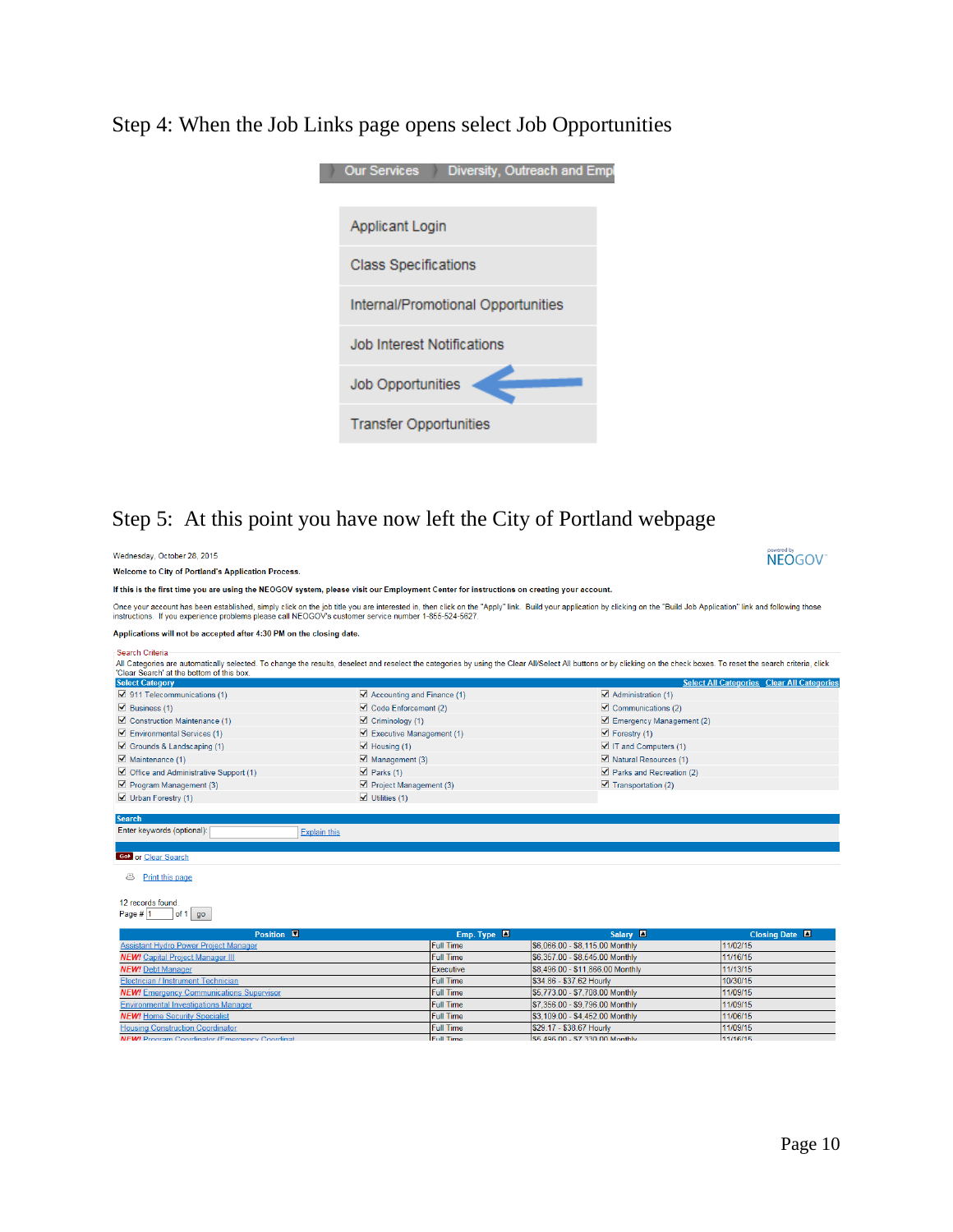| <b>BES System Development Division Manager</b> , | <b>Full Time</b> | \$7,356.00 - \$9,796.00 Monthly  | 11/20/15  |
|--------------------------------------------------|------------------|----------------------------------|-----------|
| <b>Capital Project Manager III</b>               | <b>Full Time</b> | S6.357.00 - \$8.545.00 Monthly   | 111/16/15 |
| <b>NEW!</b> Community Garden Technician          | <b>Full Time</b> | S21.87 - \$29.29 Hourly          | 111/20/15 |
| <b>Debt Manager</b>                              | Executive        | \$8,496.00 - \$11,866.00 Monthly | 11/13/15  |

### **Step 6:** To open a job announcement hover over the job title and click.

The job announcement will open. Continue to Reviewing the Job Announcement for further details.

**Note:** The city posts jobs every Monday morning.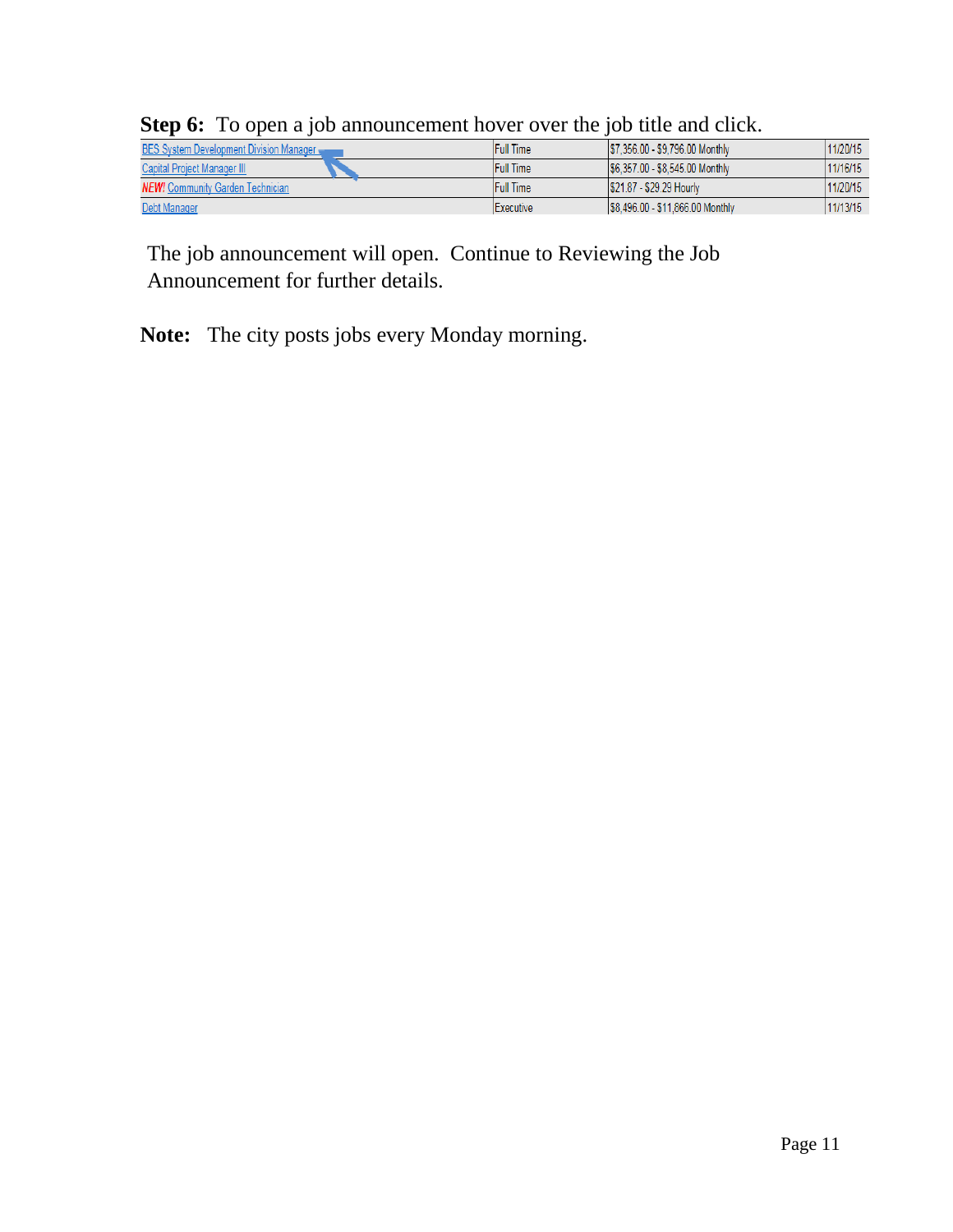### Reviewing the Job Announcement

Once you find a position that interests you, it is very important to read the job announcement thoroughly.

The first thing to note is the job closing date. You will find this at the very top of the announcement. Some of our announcements will close early when a certain number of applications are received. It is extremely important to apply as soon as you can.

|                     | Job Title: BES System Development Division Manager (Development Services Manager) |  |
|---------------------|-----------------------------------------------------------------------------------|--|
|                     | Closing Date/Time: Fri. 11/20/15 4:30 PM Pacific Time                             |  |
|                     | Salary: \$7,356.00 - \$9,796.00 Monthly                                           |  |
| Job Type: Full Time |                                                                                   |  |
|                     | Location: Multiple Locations, Oregon                                              |  |

If a job has an application limit you will see a message similar to this.

**Print Job Information | Apply** 

The Position **Supplemental Questic** 

Applications for this position will be accepted on-line until 75 applications have been received, but will close no later than Monday, November 23, 2015 at 4:30PM.

Applications received after the 75 application limit has been reached will not be included in this recruitment process.

The Assistant Business Systems Analyst in the Business Solutions Division of the Bureau of Revenue and Financial Services is responsible for, with supervision, working with internal and external bureau customers and software vendors to translate business and operational requirements into designs and specifications for workable information technology solutions. The incumbent's primary support role is with the City's utility billing and customer information system, Cayenta Utilities (CU), and its peripheral components

The second most important piece of the announcement is found under the "**To Qualify**" section. Here you will find the minimum qualifications required to be eligible for the position.

#### To Qualify:

#### The following minimum qualifications are required for this position:

- 1. Experience with system administration and business operations in customer information systems, experience in the Cayenta Utilities is preferred.
- 2. Experience developing and executing test plans; documenting work processes; and developing business requirements for information systems.
- 3. Knowledge of principles and methods of information systems analysis, including business process mapping and entity relationship analysis tools and methods.
- 4. Knowledge of general functions, capabilities, characteristics and limitations of standard computer platforms and devices as they apply in performing business and systems analyses.
- 5. Ability to communicate system changes effectively to a diverse audiences of technical and non-technical personnel both orally and in writing.
- 6. Ability to work collaboratively with team members, Bureau of Technology Services (BTS) and other information system staff and customer groups to ensure project accountability.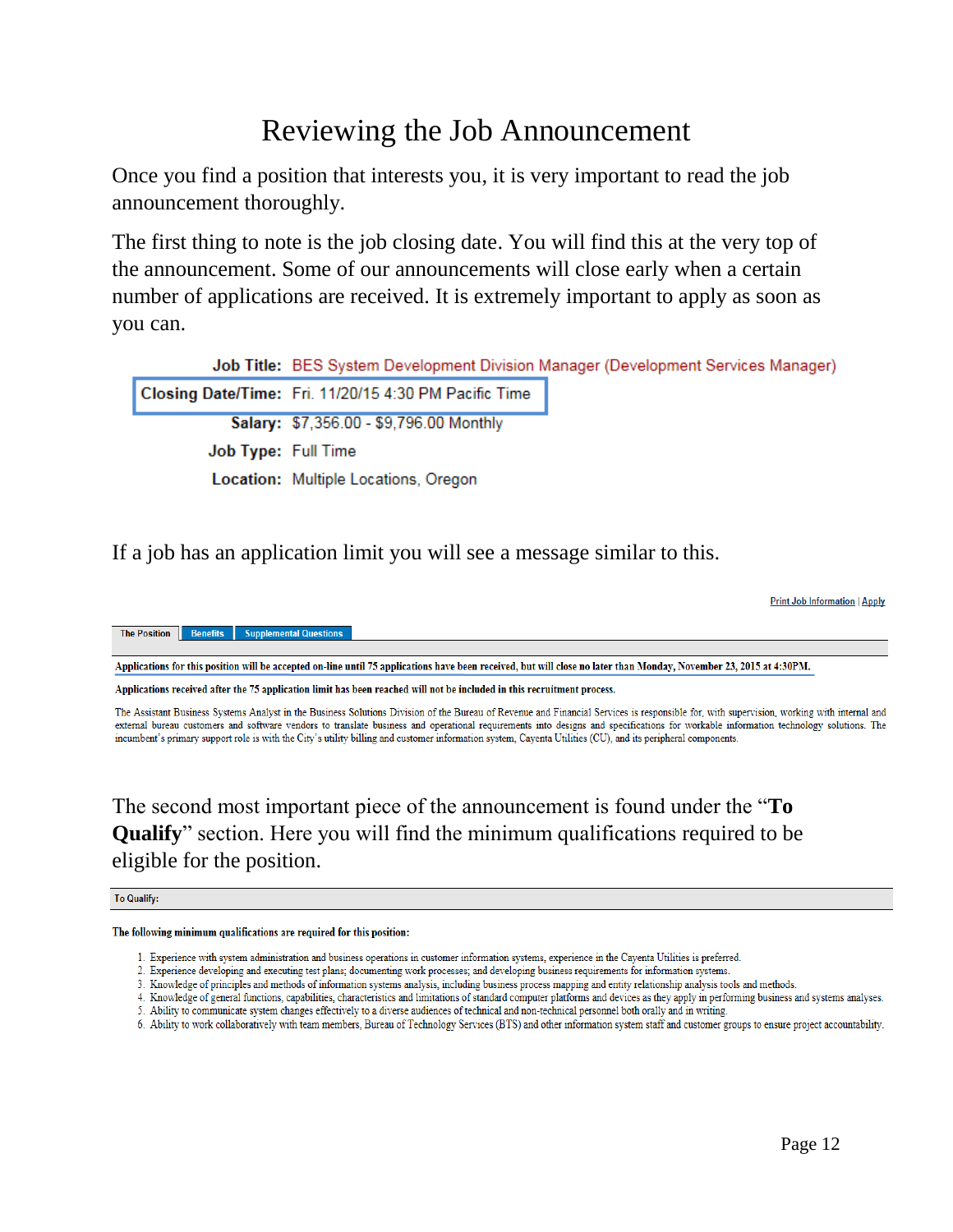#### Next you will see "The Recruitment Process" and "Additional Information" sections.

#### The Recruitment Process:

An evaluation of each applicant's training and experience, as demonstrated in their cover letter and resume weighted 100%. Only candidates who meet the minimum qualifications will be placed on an equally ranked eligible list. You have 14 days from the notice of the examination results to let us know if you disagree with your results. Please read the City of Portland Administrative Rule 3.01 for complete information. Additional evaluation may be required prior to establishment of the eligible list and/or final selection.

#### **Additional Information:**

#### **Application Instructions**

Applicants must submit a cover letter and professional resume online, specifically focused on your qualifications for this position as identified in the "To Qualify" section of this announcement in accordance with the following Application Instructions:

Your résumé and cover letter will be the basis for our evaluation of your qualifications for this position. Incomplete or inappropriate information may result in disqualification.

- · Your cover letter should include details describing your education, training and/or experience, and where obtained which clearly reflects your qualifications for each of the numbered items in the "To Qualify" section of this announcement.
- · Your résumé should support the details described in the cover letter.
- · If you are requesting Veteran's Preference, as identified below, please describe in your cover letter any transferrable skills obtained during your military service and how they relate to each of the required minimum qualifications under the "To Qualify" section above.
- · Your résumé and cover letter should be no more than a total of four (4) pages combined.

Applications will be accepted until 75 applications have been received but will close no later than 4:30 pm, on closing date of this recruitment. E-mailed and/or faxed applications will not be accepted. Applications received after the 75 application limit has been reached will not be included in this recruitment process.

If you are requesting Veteran's Preference, attach a copy of your DD214 / DD215 and / or Veteran's Administration Letter stating your disability to your profile, as well as checking the box identifying yourself as a Veteran. You must request Veteran's Preference AND include a copy of your documentation for each recruitment you apply for.

Veteran's Preference documentation must be submitted no later than 4:30 PM on the closing date of this recruitment.

Here you will find what type of information the city collects for the specific recruitments. The city commonly collects a resume and cover letter detailing experience and education, but you will also see announcements asking for a work history or license.

**TIP**: Write your supporting documents specifically addressing the minimum qualifications. Provide as much detailed information as possible.

**TIP**: Be as specific as you can. Give examples of how you demonstrate these qualifications in either your experience or training.

**TIP**: Only submit documents requested in the job announcement. If not specifically asked for, please do not attach them.

**TIP**: Save documents in either Word or unsecured PDF formats.

Some applications have Supplemental Questions. These are a series of questions that help the hiring manager in the selection process. Keep the minimum qualifications in mind when answering any supplemental questions.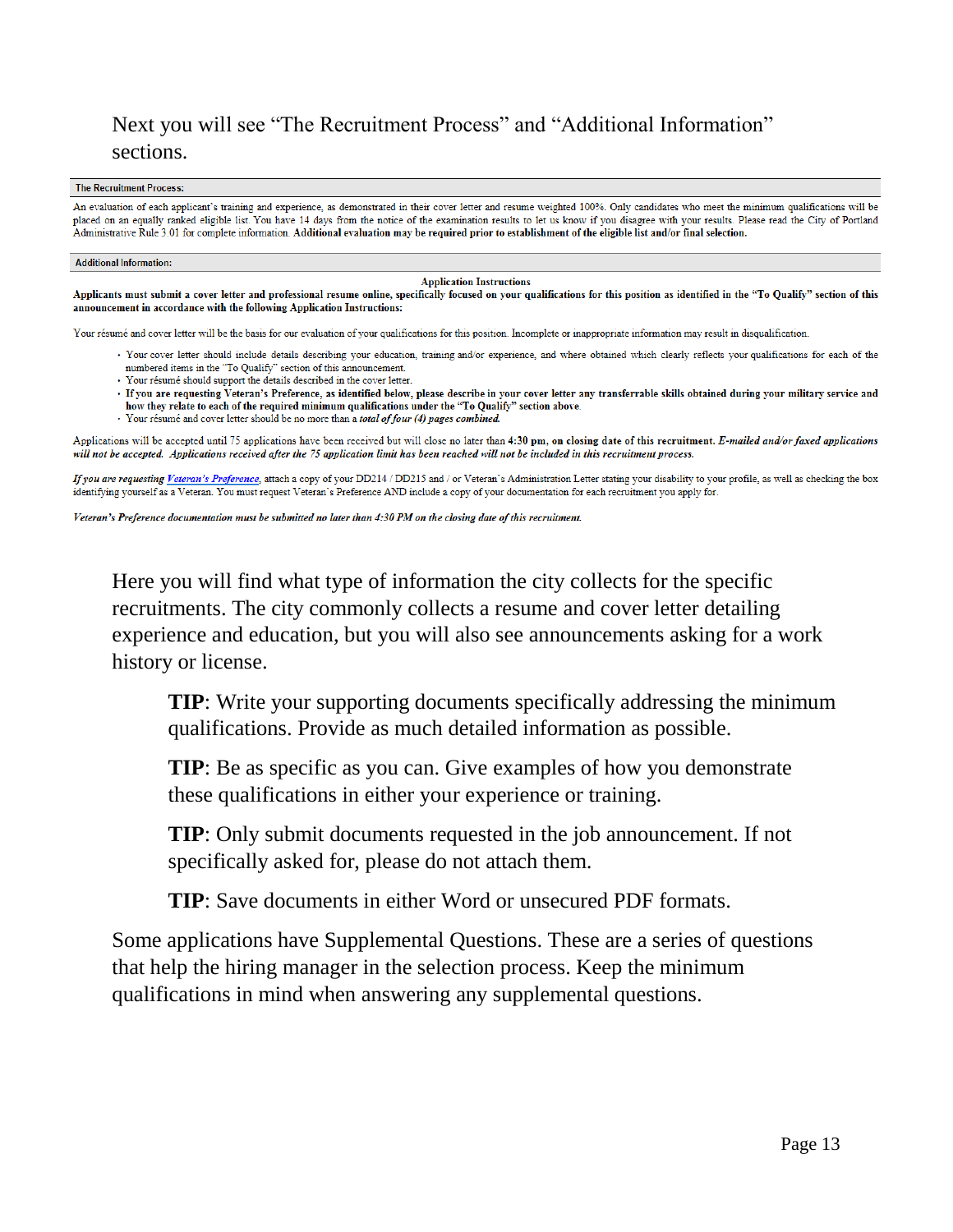#### To ensure Supplemental Questions are not required, select the Supplemental Questions tab.

| The Position Benefits Supplemental Questions                                                                                                                                                                                                                                                                                                                                                                                                                                                                                                                                                                                                                                                                                                                                                                                                                                                                                                                                                                |
|-------------------------------------------------------------------------------------------------------------------------------------------------------------------------------------------------------------------------------------------------------------------------------------------------------------------------------------------------------------------------------------------------------------------------------------------------------------------------------------------------------------------------------------------------------------------------------------------------------------------------------------------------------------------------------------------------------------------------------------------------------------------------------------------------------------------------------------------------------------------------------------------------------------------------------------------------------------------------------------------------------------|
|                                                                                                                                                                                                                                                                                                                                                                                                                                                                                                                                                                                                                                                                                                                                                                                                                                                                                                                                                                                                             |
| This is a trainee position for journey level emergency communications dispatchers from other jurisdictions who have gained the skills via training and employment in order to effectively<br>perform dispatching work in the field of emergency communications, with the exception of fire dispatch. Incumbents are responsible for participating in formal classroom training, on-the-<br>job-training, simulation training and directed self-study. Prior to promotion to the police dispatcher classification, incumbents must be able to demonstrate proficiency to operate telephone,<br>use radio and computer equipment to record requests for emergency services, and dispatch police field units; and monitor the status of field units. The ability to work any shift, on any day,<br>and to work overtime is an essential function of the job. Typical shift configurations for experienced employees are four -10 hour days; employees are not required to report to work on their<br>days off. |

#### If none are required, the text will indicate:

|  | The Position Benefits Supplemental Questions |
|--|----------------------------------------------|
|  |                                              |

There are no supplemental questions for this posting.

When you have completed your review, you may select the back arrow at the top left to return to the job announcement page.



Or visit [www.portlandoregon.gov/jobs.](http://www.portlandoregon.gov/jobs)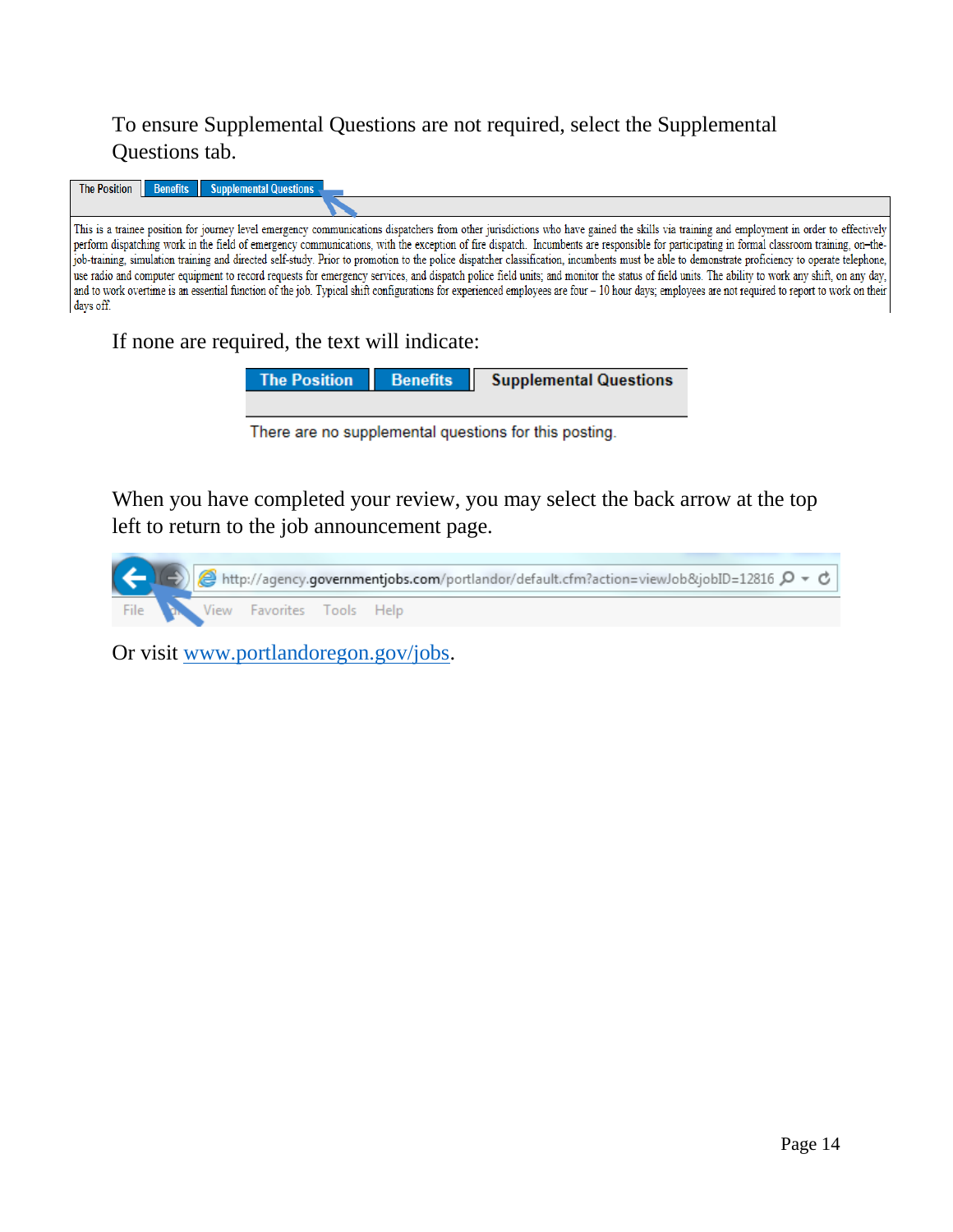## Ready to Submit

Let's take a look at what you have completed so far:

- 1. You have created your account.
- 2. Found a job that you want to apply for.
- 3. Thoroughly reviewed the job announcement.
	- a. Read and reread!
- 4. Drafted your supporting documents (resume and cover letter, etc.), specifically addressing all minimum qualifications in the job announcement.

#### **So what's next??**

Now you are ready to submit!

To submit your application:

- 1. Visit [www.portlandoregon.gov/jobs.](http://www.portlandoregon.gov/jobs)
- 2. Click on the job you have drafted your supporting documents for.
- 3. In the upper right corner click "Apply".



**Print Job Information | Apply** 

- 4. If you were not previously logged in, (or if the screen has timed out) you will be taken to the login screen. Log in with the unique login you created during the ["Creating an Account"](#page-2-0) section.
- 5. You will be directed to the specific job application.

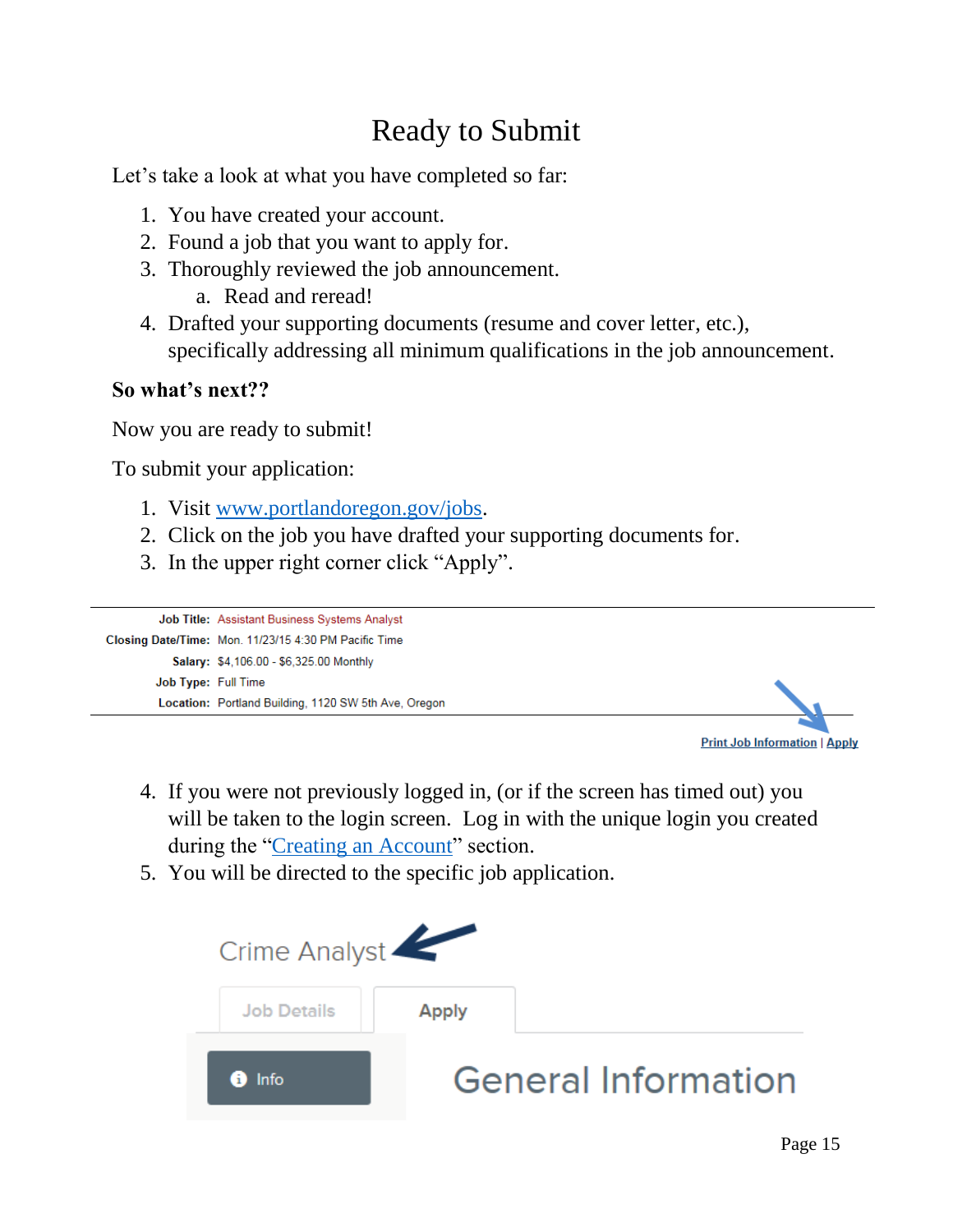6. Verify your information is correct by reviewing the Info tab.



You can edit your information by selecting the edit button and following the steps as shown in the Creating an Account section.

| <b>Contact Information</b>                                                            |                      |
|---------------------------------------------------------------------------------------|----------------------|
| <b>Name</b>                                                                           | Edit                 |
| 7. Continue by attaching your supporting<br>documents. Select the Attachments button. | <b>Crime Analyst</b> |
|                                                                                       | <b>Job Details</b>   |
|                                                                                       | $\bullet$ Info       |
|                                                                                       | Attachments          |
|                                                                                       |                      |

8. Upload required documents. For example, a cover letter may be required for the position. Select Upload to begin uploading your cover letter.

Cover Letter<sup>\*</sup>

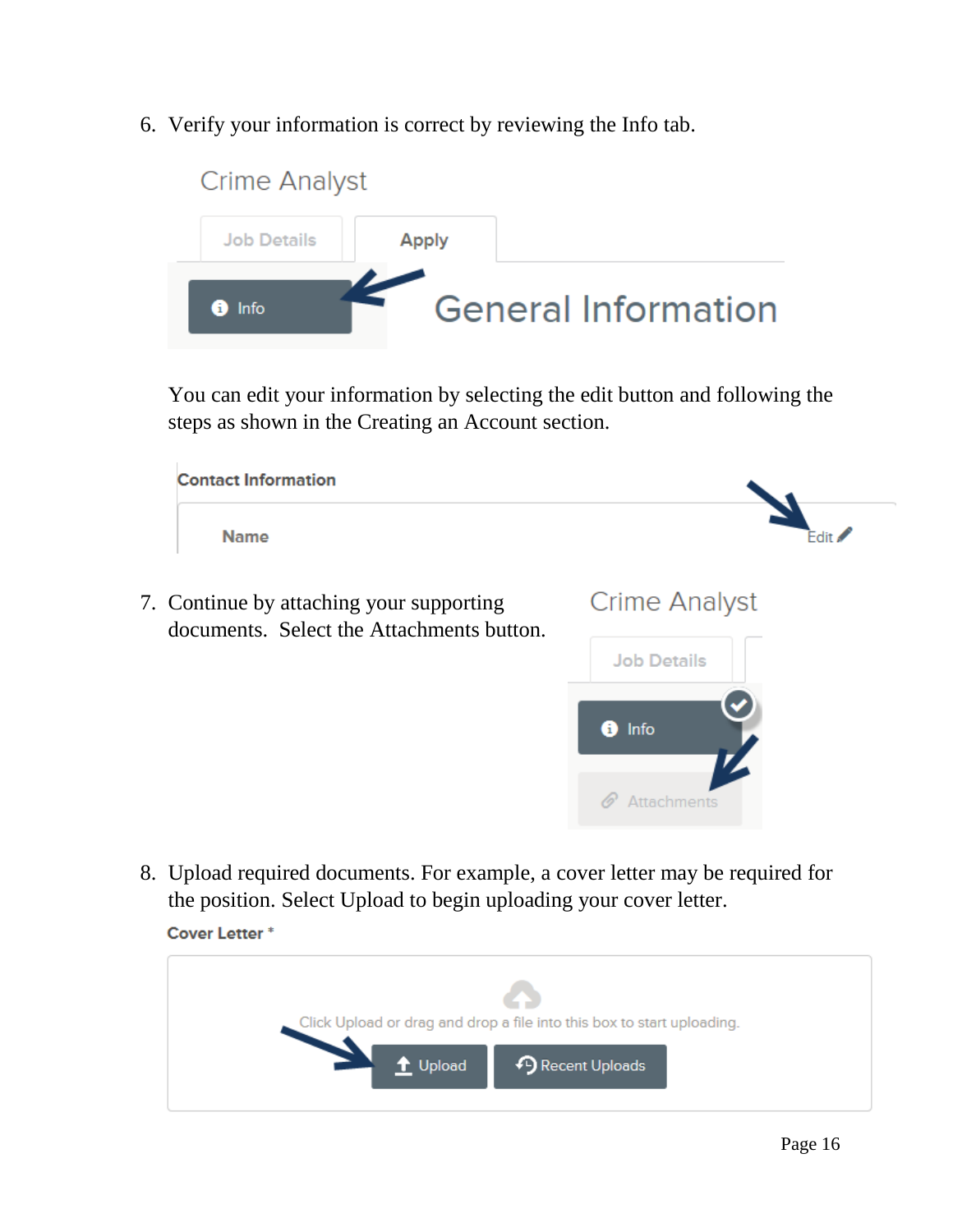9. Load your cover letter from your computer. The system will upload your file and the title will be displayed.



Continue upload steps for all required documents. Select Next.



The system will guide you through all required steps, select next after completing each section. The sections will vary depending on the recruitment. NOTE: You must complete all required sections to ensure your application will be processed.

10. Once all sections have been completed, you will see the Review section. Review all of your information for accuracy and completeness. Continue by selecting the Proceed to Certify and Submit button at the bottom right of the screen.





Once your application has been successfully submitted you will receive an email from "no-reply NEOGOV". This email will indicate that your application has been received.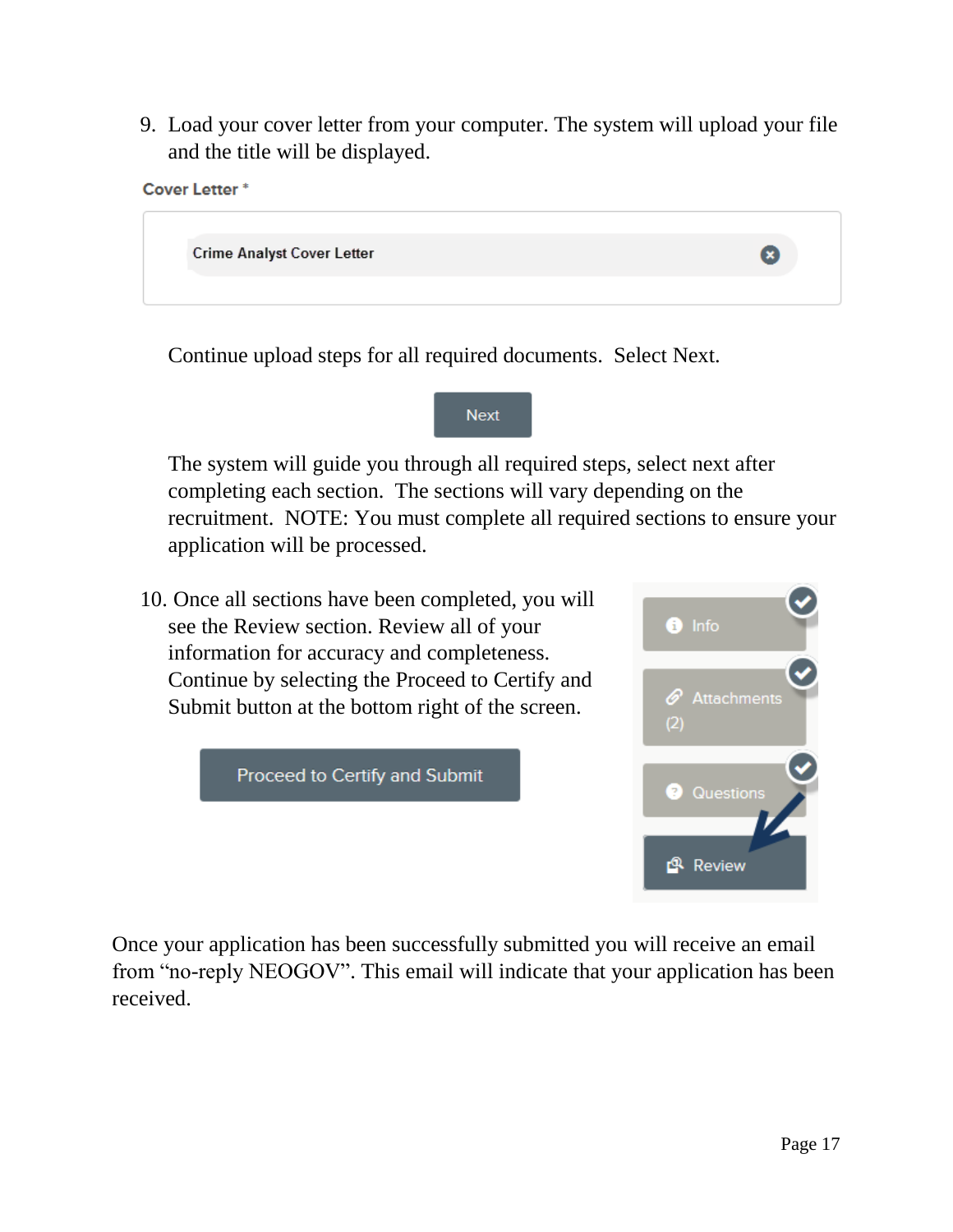**TIP**: If you do not receive this email reach out to the Sr. Human Resource Analyst

assigned to the recruitment noted at the bottom of the announcement.

#### Questions? Albert Abellton, Senior Human Resources Analyst Albert Abellton@portlandoregon.gove (503) 823-0000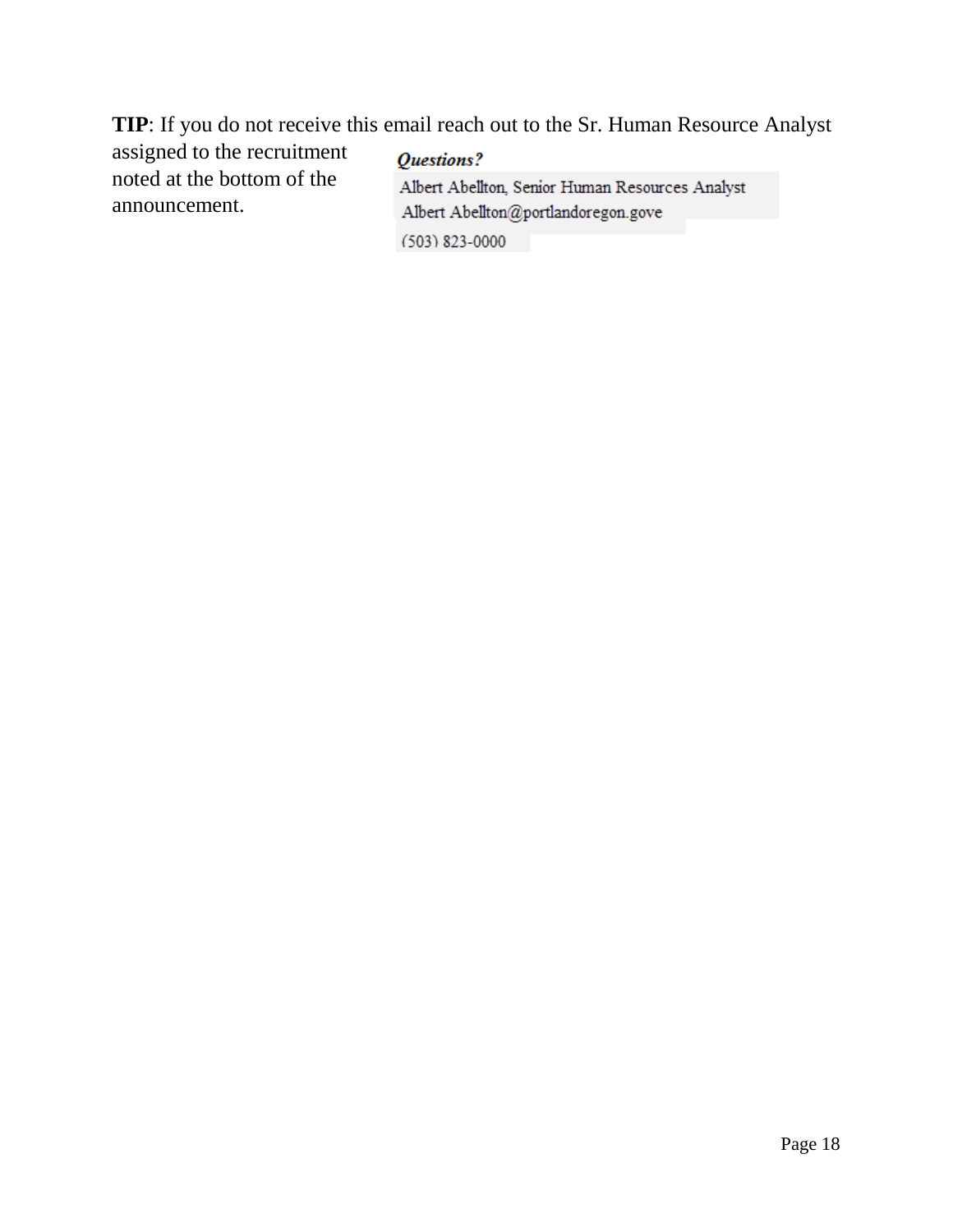# Application Communication

### **When will you hear from us?**

In the event of a recruitment delay or extension you will receive an email from "no-reply NEOGOV". This does not mean that you have to re-apply for the position it is simply letting you know that there has been a delay.

### **How do I know if I have been placed on an eligible list?**

Once the applications have been reviewed and an eligible list has been established you will receive an email letting you know whether or not you have been placed on an eligible list.

Beyond this point any further communication will come directly from the hiring bureau.

### **What if I am placed on a list but do not get a call?**

The hiring process can take time. So please be patient, allowing the hiring bureau to review the list of eligible candidates.

If you have not received a call/email within a month, you can reach out to the Sr. Human Resource Analyst and they will often times be able to reach out to the hiring bureau requesting a status update on your behalf.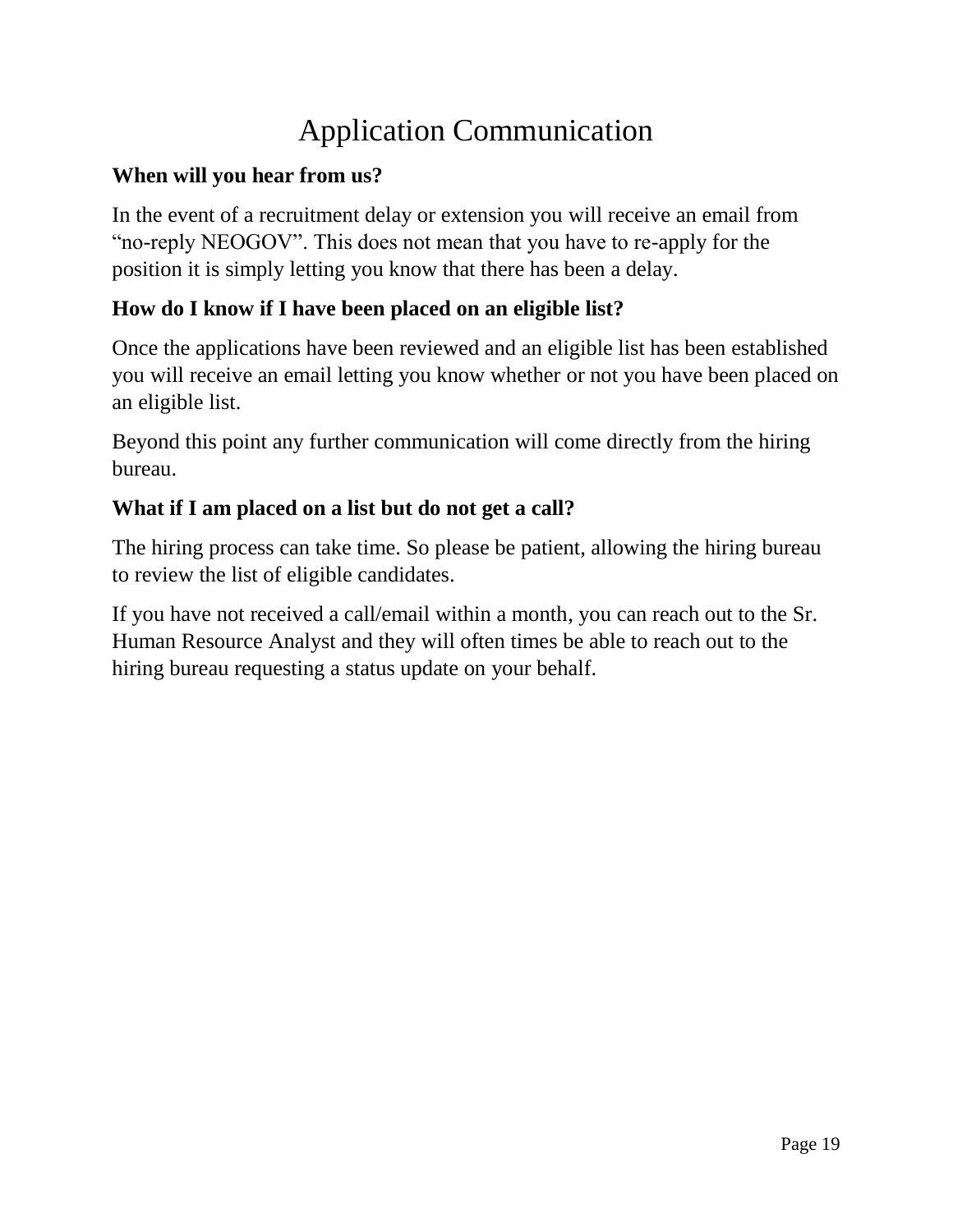### Job Interest Notifications

Job Interest Notifications are a tool used by the City to notify applicants about positions they may be interested in. Below are instructions for signing up and receiving job interest notifications from the City.

1. Visit

[http://agency.governmentjobs.com/portlandor/default.cfm?action=openjobre](http://agency.governmentjobs.com/portlandor/default.cfm?action=openjobrequest&) [quest&](http://agency.governmentjobs.com/portlandor/default.cfm?action=openjobrequest&)

- 2. This will take you to the City's Job Interest Notification page. You will see categories similar to what you saw on the City's Job page.
- 3. Select any number of areas of interest. Then fill out the "Job Interest Card" below the categories. This will provide us with your contact information.
- 4. Once you have filled out the required fields and selected your areas of interest, select "Submit Request" at the bottom of the screen.
- 5. From the time this request is submitted, you will start receiving emails letting you know when we open a job that fits into one of your areas of interest. This request is valid for one year. At the end of the year you will need to submit another request.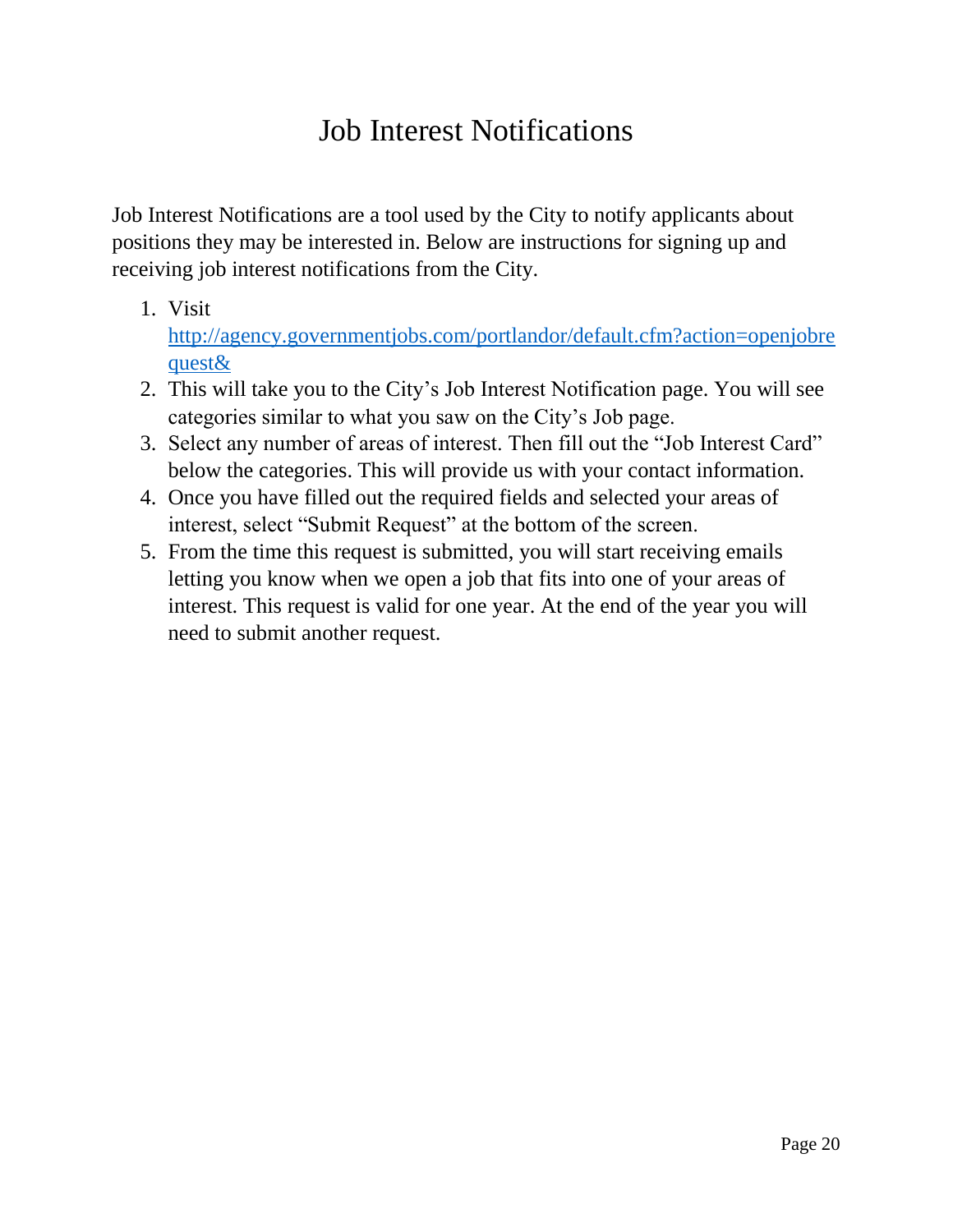### Tips

- When creating a NEOGOV account, only fill in the **required** fields marked with an orange border, this will save you some time in the application process.
- Make sure to read and reread the job announcement.
- Have a friend review resume and cover letter.
	- o A fresh set of eyes may catch an error.
- Be prepared for your interview, the City typically uses one of two interview processes.
	- o **Panel interviews**, typically consist of 3-6 panel members and can be directed by the panel or self-paced by you.
	- o **Speed interviews**, these are used to narrow the application pool. Speed interviews offer you a time to shine. Show them what you got!
- Dress appropriately for the job you are applying for!

### Veterans Preference

#### **I am a veteran, how do I receive preference?**

Attach a DD-214 or SF-215

#### **I am a disabled veteran, how do I receive preference?**

Attach a DD-214 or SF-215 as well as your Veterans Preference Letter

#### **What if I do not have my veteran's documents?**

Visit<https://www.ebenefits.va.gov/ebenefits/homepage> and download a digital copy of your veteran's documentation.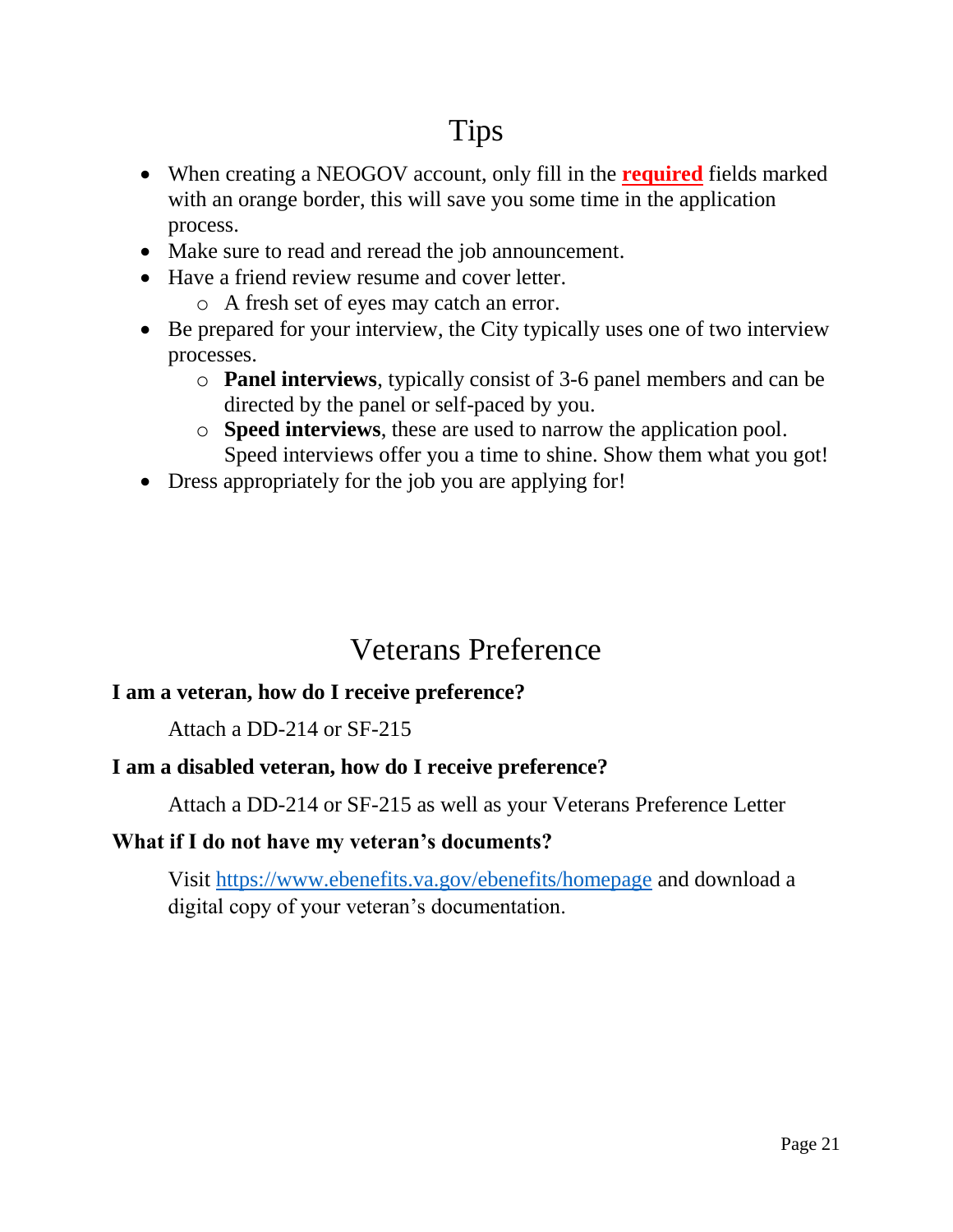# Quick Links

| https://www.governmentjobs.com/Applications/Index/portlandor | The City of Portland's |
|--------------------------------------------------------------|------------------------|
|                                                              | unique NEOGOV login    |
| www.portlandoregon.gov/jobs                                  | The City of Portland's |
|                                                              | job page               |
| http://www.portlandoregon.gov/bhr/                           | The Bureau of Human    |
|                                                              | Resources page         |
| https://multcolib.org/                                       | Find a library where   |
|                                                              | you can access a       |
|                                                              | computer and internet  |
| http://www.worksourceoregon.org/                             | Get help preparing     |
|                                                              | your resume and cover  |
|                                                              | letter, prepping for   |
|                                                              | your interview, and    |
|                                                              | knowing what to        |
|                                                              | expect                 |
| https://www.ebenefits.va.gov/ebenefits/homepage              | Get your veterans      |
|                                                              | documentation          |